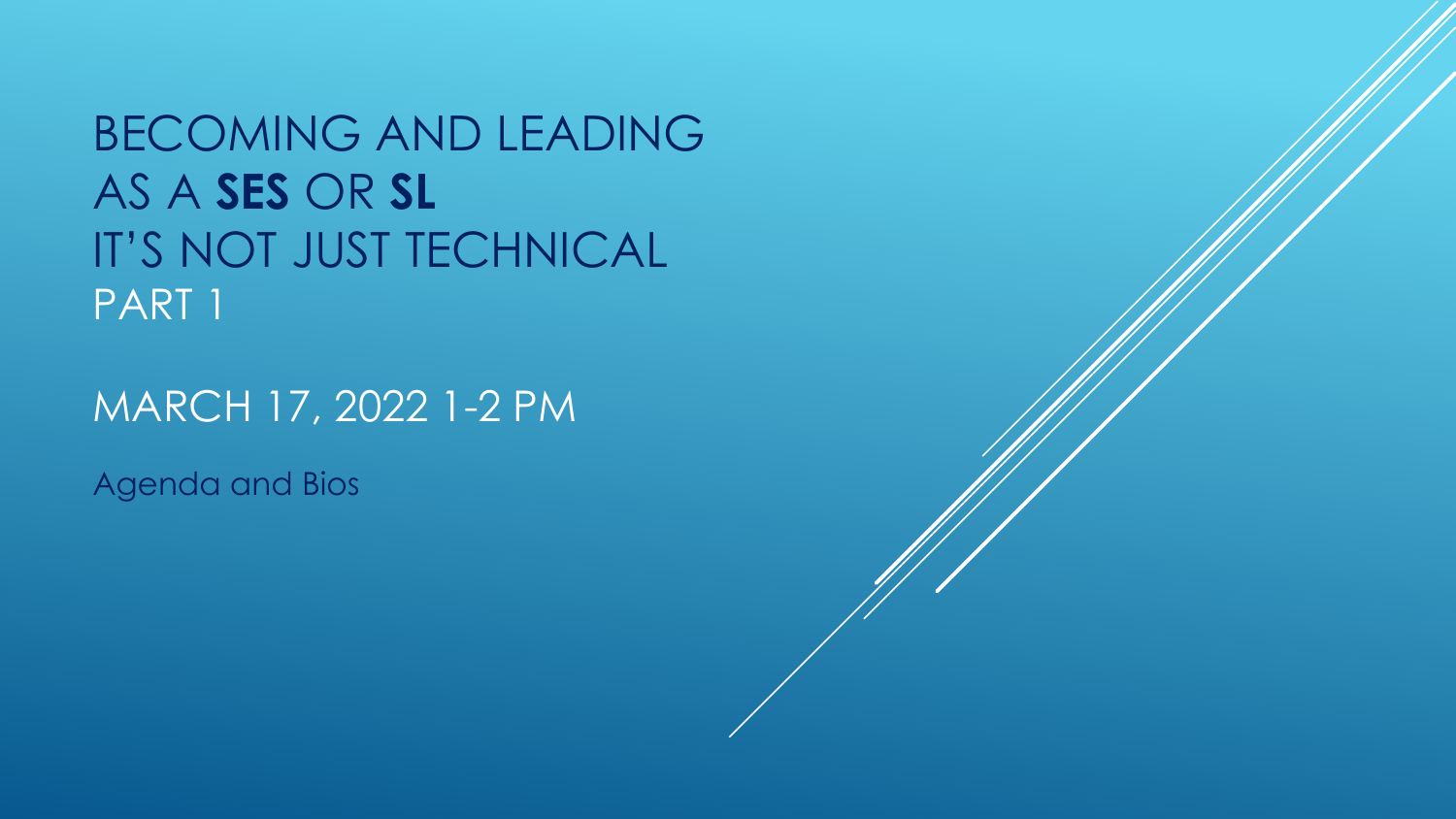## **N** Welcome and Introduction of Speakers

- **Topics of Discussion:** 
	- What is Senior Executive Service (SES) and Senior Leader (SL)
	- Champion for Yourself and Having a Plan
	- **D** Writing ECQs
	- **Q Looking for Opportunities to Lead**

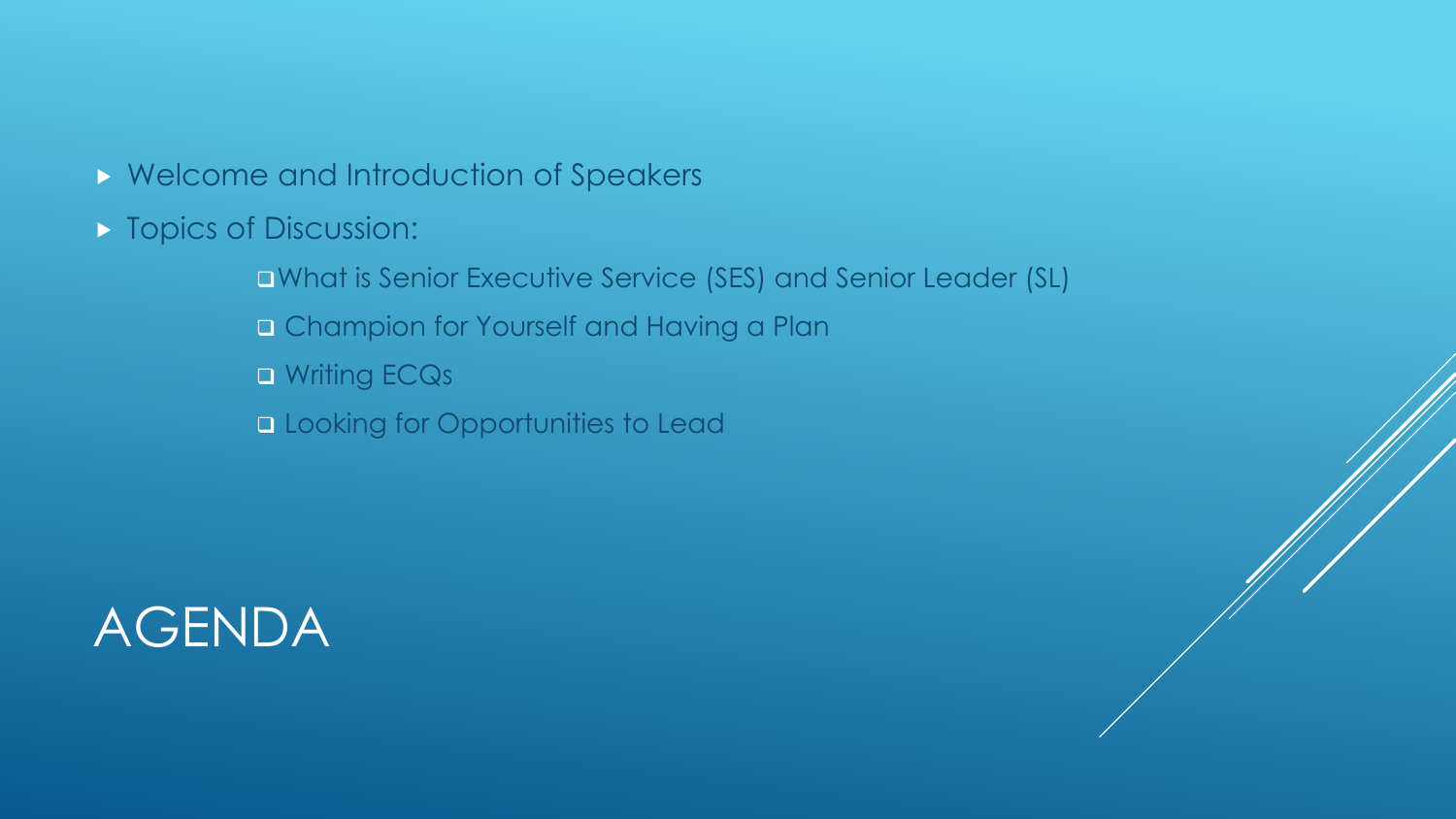

Brian Sano is the Director of Organizational Health for the Department of State OIG, a position he has held since 2018. His role involves connecting business brains (strategy/mission) with human hearts (employee engagement/professional and personal development). Through coaching, mentoring, and providing executive-level advice, he leads efforts to cultivate a culture that supports staff members' sense of purpose, curiosity, inclusion, and belonging, while driving innovative results. Through learning and developing trainings and initiatives, he helps people thrive and reach their true potential personally and professionally.

Since 2017, Brian has served as an Executive-Leadership Coach with the Treasury Executive Institute and a member of the International Coaching Federation and the Harvard/McLean Institute of Coaching. He was a founding member and serves as the co-chair for the CIGIE Professional Development Committee Coaching Subcommittee.

From 2012 through 2018, Brian served as the Senior Policy Advisor for the Special Inspector General for the Troubled Asset Relief Program (SIGTARP), where he provided executive-level advice on strategic direction, planning, and communication to agency officials and teams to effectively reach and impact key stakeholders. Before joining the IG community, Brian served as Senior Counsel at the U.S. Securities and Exchange Commission, Division of Enforcement, and a Special Assistant U.S. Attorney in the Eastern District of New York. He has also worked as a Senior Associate at the international law firm WilmerHale and as a Media Planner at McCann Worldgroup.

Brian earned a J.D. from the American University Washington College of Law and holds a Bachelor's Degree in Philosophy from Hamilton College. As a life-long learner, Brian is constantly reading, watching TED Talks, listening to podcasts, or pursuing trainings on issues related to leadership and organizational culture.

## BRIAN SANO – US DEPARTMENT OF STATE OIG DIRECTOR OF ORGANIZATIONAL HEALTH **MODERATOR**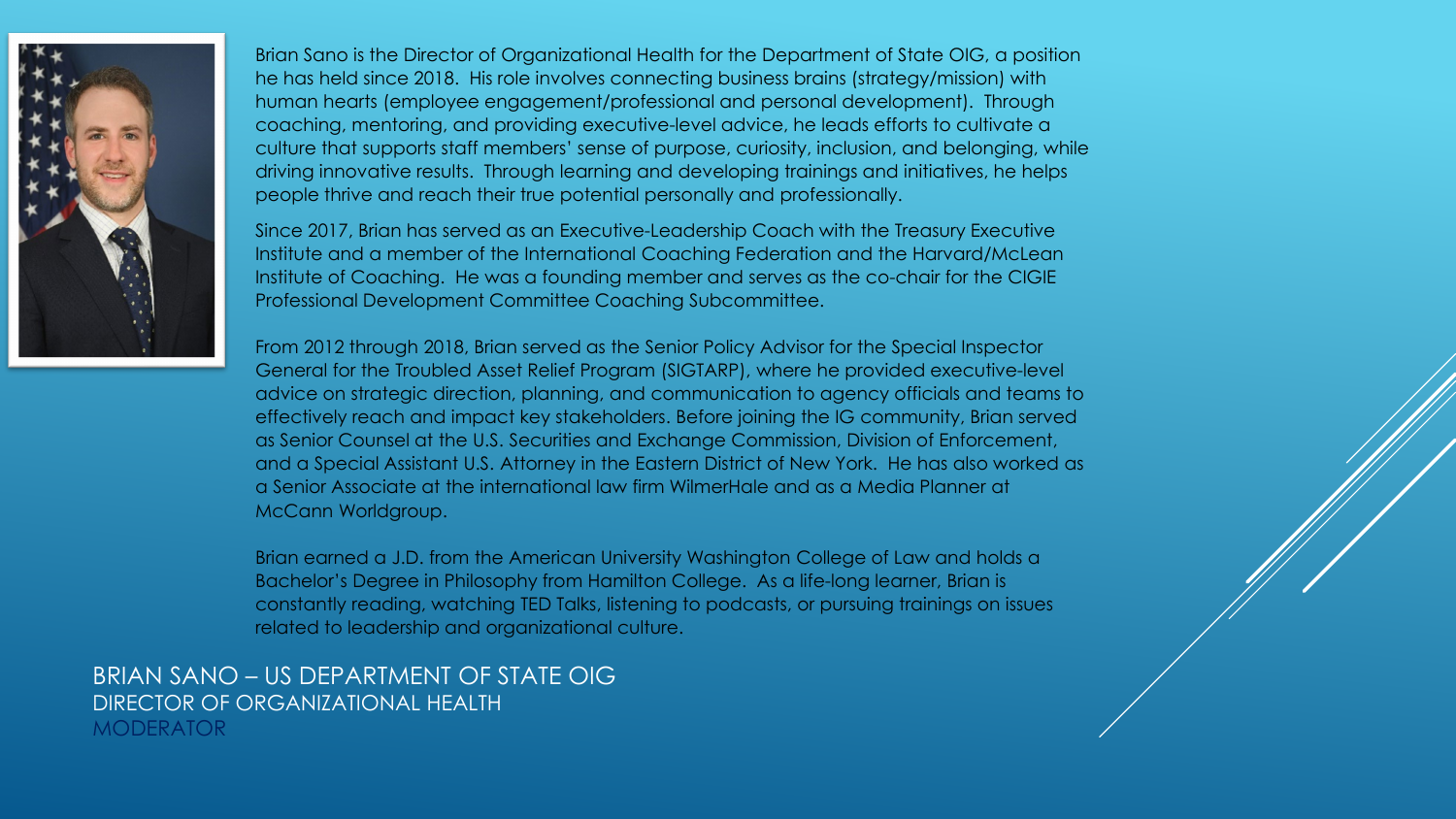

Honorable Hannibal "Mike" Ware was sworn in as Inspector General (IG) on May 24, 2018, following his confirmation by the U.S. Senate. IG Ware is responsible for independent oversight of SBA's programs and operations, which normally encompass more than \$100 billion in guaranteed loans and nearly \$100 billion in Federal contracting dollars. He also is a statutory member of the Council of the Inspectors General on Integrity and Efficiency's (CIGIE) Pandemic Response Accountability Committee (PRAC), serving alongside his Inspector General colleagues to provide a Government response to the pandemic oversight effort. Within the PRAC, IG Ware chairs the Subcommittee on Audits. In addition, IG Ware serves as the Chair of the Audit Committee for CIGIE and is a member of CIGIE's Executive Council.

IG Ware has over 30 years of experience within the OIG community. He began his career in 1990 when he joined DOI OIG's Virgin Islands field office as an auditor and later became the Field Office Supervisor. Prior to his appointment to be the Inspector General, from April 2016 to January 2017, Mr. Ware served as the Deputy Inspector General, and he served as the Acting Inspector General from January 2017 until his appointment in May 2018.

Mr. Ware is a native of the U.S. Virgin Islands and holds a Bachelor of Arts degree in accounting from the University of the Virgin Islands. He also is a graduate of the Senior Executive Service Career Development Program. He has received numerous awards and honors throughout his career. He was conferred a degree of Doctor of Human Letters by the University of the Virgin Islands in December 2020 and has received several awards from CIGIE as recognition for his significant work in the Inspector General community. Inspector General Ware currently serves on the Association of Certified Fraud Examiners (ACFE)' Board of Regents.

HONORABLE HANNIBAL 'MIKE" WARE – SMALL BUSINESS ADMINISTRATION OIG INSPECTOR GENERAL PANELIST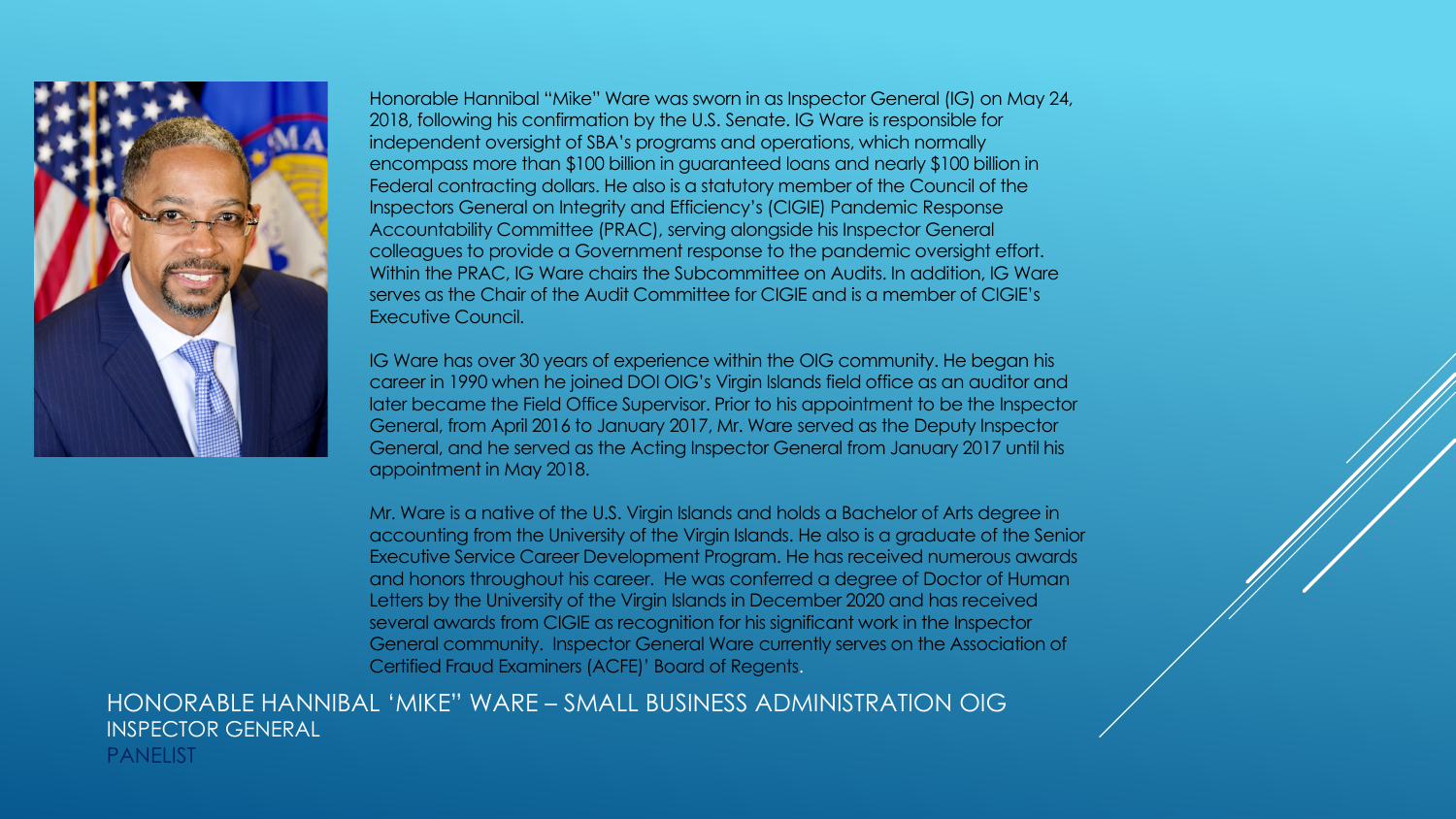

Suzann Gallagher serves as USAID's Assistant Inspector General for Investigations. In this capacity, she provides oversight of financial crimes fraud, and other criminal activity impacting USAID, as well as the U.S. African Development Foundation, the Inter-American Foundation, and the Millennium Challenge Corporation. To carry out this mission, she oversees a global workforce from Washington, D.C., with suboffices located in Africa, Asia, Europe, Latin America, and the Caribbean. She first joined USAID in 2018 as the Deputy Assistant Inspector General for Investigations. Prior to joining USAID OIG, Ms. Gallagher worked as a special agent with the Naval Criminal Investigative Service (NCIS) serving as the Special Agent in Charge of the Middle East.

Ms. Gallagher began her federal career with the Federal Emergency Management Agency, establishing local volunteer emergency response teams and supporting interagency emergency response coordination. She attended Cornell University and graduated with a Bachelor of Arts degree in History. She also holds a Master's in Arts in Education from Columbia University and a Master's in Arts in Medieval Studies from the University of Notre Dame.

SUZANNE GALLAGHER – U.S. AGENCY FOR INTERNATIONAL DEVELOPMENT OIG ASSISTANT INSPECTOR GENERAL FOR INVESTIGATIONS PANELIST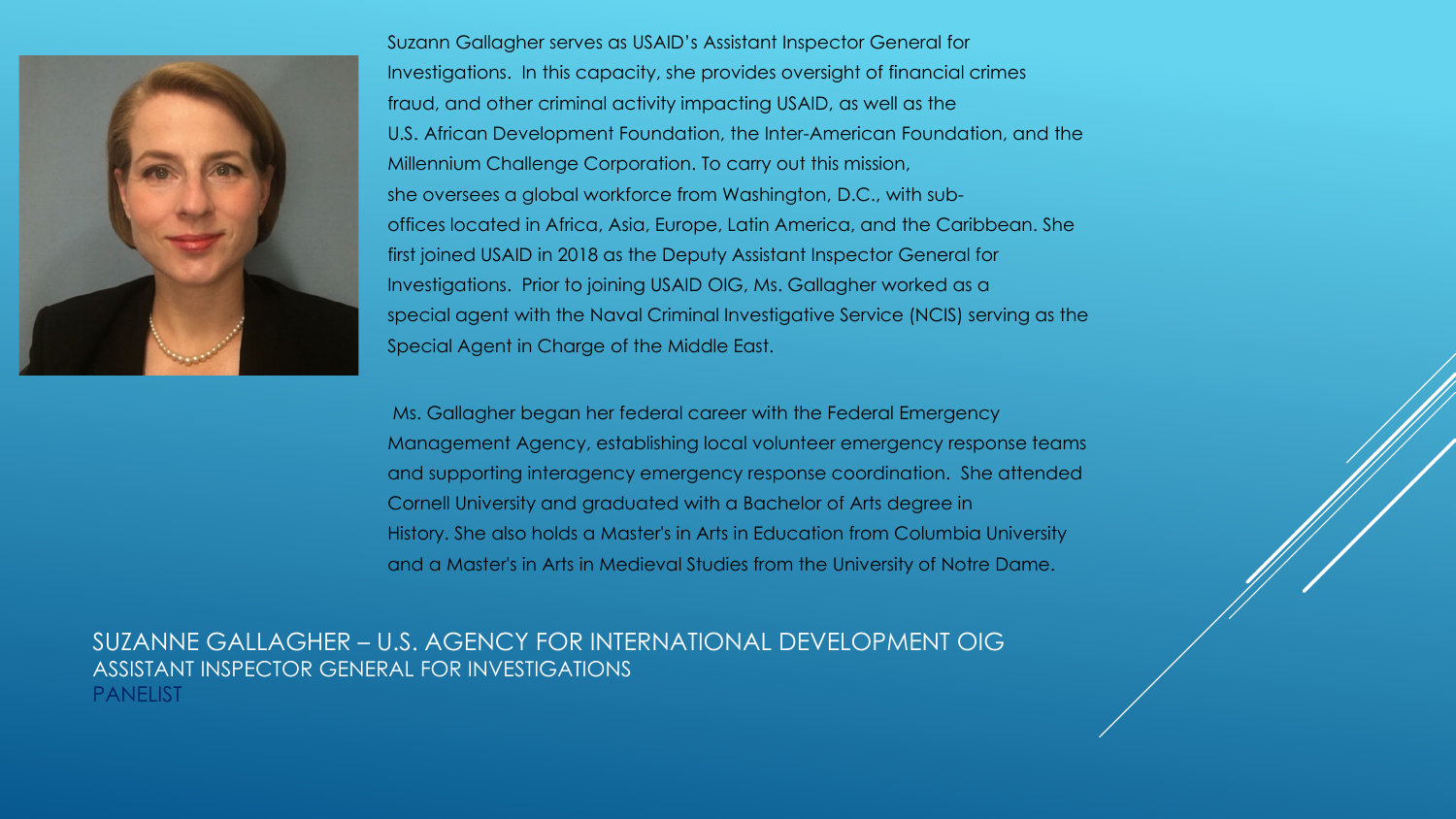

Delores "Dee" Thompson, a member of the Senior Executive Service (SES) since 2009, was appointed Counsel to the Inspector General (IG), U.S. Department of Labor, Office of Inspector General (DOL-OIG), in January 2017. As Counsel to the IG, Ms. Thompson manages and directs the OIG's comprehensive legal program; oversees the DOL's Whistleblower Protection Coordinator; and manages the OIG's Records Management and Information Disclosure programs.

Before joining the DOL-OIG, Ms. Thompson served as Chief Counsel, U.S. Department of Health and Human Services (DHHS), Office of the General Counsel (OGC), Region VI, where she oversaw a federal sector law office responsible for providing advisory and litigation services to HHS programs located in Texas, Arkansas, Oklahoma, Louisiana, and New Mexico. As a journeyman attorney, Ms. Thompson served as: (1) Deputy General Counsel, U.S. Department of the Interior (DOI) OIG; (2) Associate General Counsel, DOI-OIG; and (3) Trial and Advisory Attorney with both the Defense Logistics Agency (DLA) OGC, and the Defense Contract Management Agency (DCMA), Contract Dispute Resolution Center (CDRC). Ms. Thompson began her career as a Staff Attorney with the United States Court of Appeals for the Sixth Circuit. She also served as a Law Clerk with the United States Court of Federal Claims.

Ms. Thompson is admitted to the U. S. Supreme Court, the U. S. Court of Appeals for the 6th Circuit, the U.S. Claims Court, and the Supreme Court of Ohio. She holds a Masters of Law in Environmental Law from The George Washington University, a Juris Doctor from Salmon P. Chase Law School, Northern Kentucky University (NKU), and a Bachelor of Science in Accounting from NKU. Finally, Ms. Thompson graduated from the DOI SES Candidate Development Program; completed the Harvard University Kennedy School of Government Senior Executive Fellows Program; and is a Certified Federal Internal Coach.

DELORES "DEE" THOMPSON - U.S. DEPARTMENT OF LABOR OIG COUNSEL TO THE INSPECTOR GENERAL PANELIST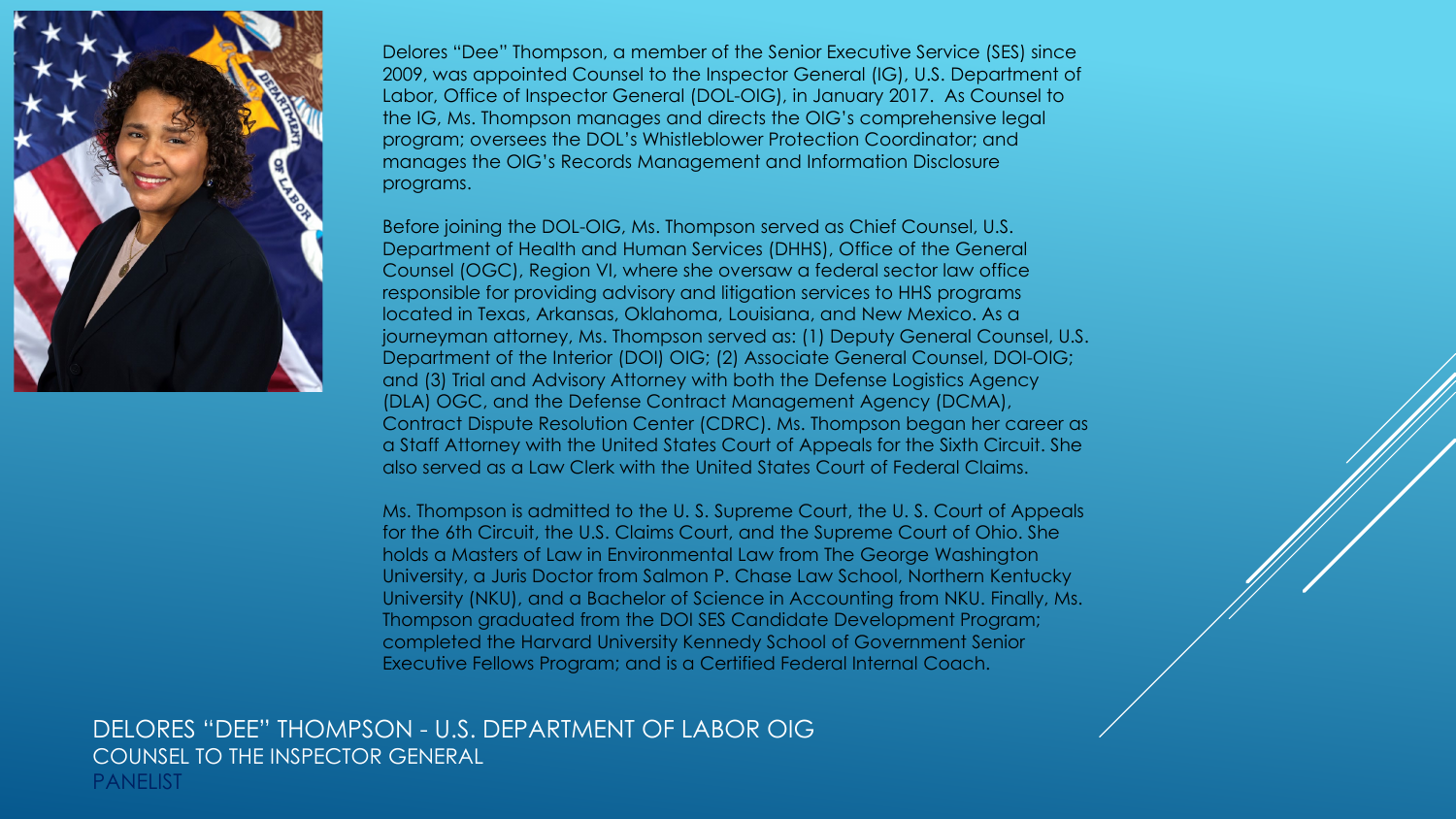

Connie W.Y. Yates currently operates in the dual role of the Deputy Assistant Inspector General/Executive Director and acting Assistant Inspector General for Management/ Executive Director for the Office of Inspector General (OG) at the U.S. Department of State (DoS). In this role, she is responsible for oversight of all executive office administrative functions, including information technology, budget and resources, facilities and space management, physical security, and human capital management.

Prior to joining the IG community, Connie served in several leadership positions at the U.S. Food and Drug Administration. Connie served as the Senior Advisor to the Associate Commissioner for Global Policy and Strategy in the Office of Policy, Legislation, and International Affairs, in the Office of the Commissioner; the Director of the Executive Operations Office in the Office of International Programs, and as the Deputy Director of the Office of Communications and Project Management.

Connie began her federal career in August 2012 as an Information Technology Systems Program Manager for capital investments with the U.S. Department of Treasury, Bureau of Fiscal Service. Prior to joining the civil service, Connie gained a wealth of experience as a contractor to the U.S. Department of Energy National Nuclear Security Administration and as a member of the U.S. Air Force.

Connie believes in lifelong learning and since 2008, has served as a part-time adjunct faculty member with National University. She holds an M.S. in Management, with a concentration in Project Management from the University of Maryland, University College, and a B.S. in Business Administration, with a major in Management Information Systems from the University of Nevada Las Vegas.

CONNIE W.Y. YATES – U.S. DEPARTMENT OF STATE OIG ACTING ASSISTANT INSPECTOR GENERAL FOR MANAGEMENT/EXECUTIVE DIRECTOR PANELIST